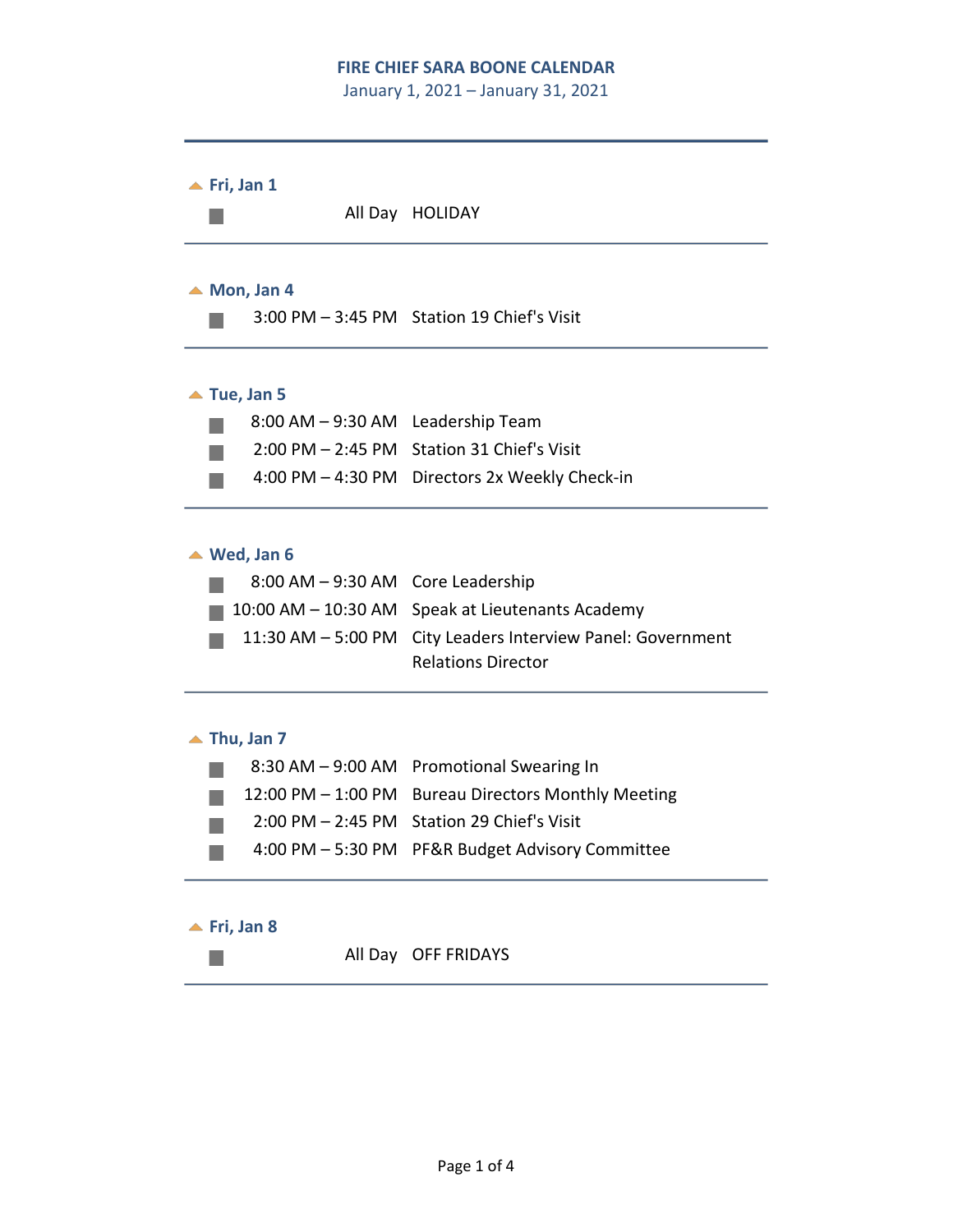#### ▲ Mon, Jan 11

|                                       | 9:00 AM - 9:30 AM Chief's Interview Recruitment                |
|---------------------------------------|----------------------------------------------------------------|
|                                       | $11:00$ AM $-11:45$ AM Station 30 Chief's Visit                |
|                                       | 1:00 PM - 1:30 PM Portland Street Response Training: Welcoming |
|                                       | Remarks                                                        |
| $1:30$ PM $- 2:00$ PM Human Resources |                                                                |
|                                       | 3:30 PM - 4:30 PM Bureau of Technology Services Director       |

## ▲ Tue, Jan 12

| 8:00 AM - 9:30 AM Leadership Team |                                                       |
|-----------------------------------|-------------------------------------------------------|
|                                   | 11:30 AM - 12:00 PM Budget Equity Meeting             |
| 1:00 PM $-$ 2:00 PM City Attorney |                                                       |
|                                   | 2:00 PM - 2:30 PM City's Chief Administrative Officer |
|                                   | 3:00 PM - 4:00 PM OMF Advisory Committee              |
|                                   | 4:00 PM - 4:30 PM Directors 2x Weekly Check-in        |

# **Wed, Jan 13**

|                                   | 7:30 AM - 8:30 AM Portland Fire Fighters Association President |
|-----------------------------------|----------------------------------------------------------------|
| 8:00 AM - 9:30 AM Core Leadership |                                                                |
|                                   | 11:30 AM - 12:00 PM City's Chief Administrator Officer         |
|                                   | 1:30 PM – 2:00 PM Portland Bureau of Emergency Management      |
|                                   | Director                                                       |
|                                   | 3:00 PM - 4:00 PM Port of Portland Fire Chief                  |

### ▲ Thu, Jan 14

| 9:30 AM - 11:00 AM January Disaster Policy Council Meeting |
|------------------------------------------------------------|
| 11:00 AM - 12:00 PM P&D Directors Monthly Meeting          |
| 1:15 PM - 1:45 PM Commissioner Hardesty                    |
| 4:00 PM - 4:30 PM Directors 2x Weekly Check-in             |
| 4:00 PM - 5:30 PM PF&R Budget Advisory Committee           |
|                                                            |

## **<u>▲ Fri, Jan 15</u>** All Day OFF FRIDAYS m. 11:00 AM - 12:00 PM City Bureaus Planning Meeting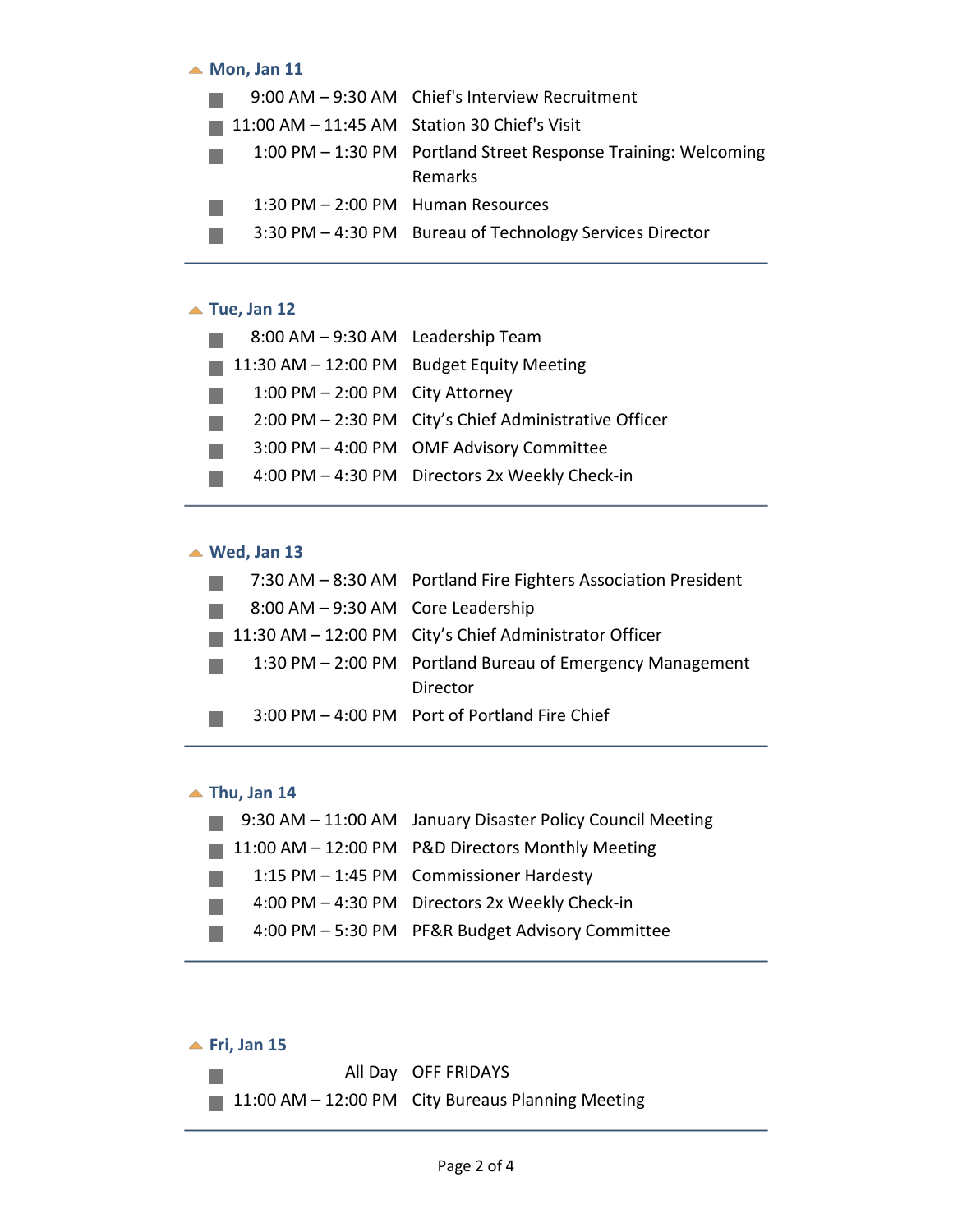#### ▲ Mon, Jan 18

All Day HOLIDAY и.<br>По 9:00 AM – 10:00 AM Skanner Foundation 35th Annual Martin  $\mathcal{L}_{\mathcal{A}}$ Luther King Jr. Breakfast

# ▲ Tue, Jan 19

| 8:00 AM - 9:30 AM Leadership Team |                                                                |
|-----------------------------------|----------------------------------------------------------------|
|                                   | 9:30 AM - 11:30 AM Bureau of Human Resources Executive Session |
|                                   | w/ Mayor Wheeler and Commissioners                             |
|                                   | 10:00 AM - 12:00 PM Labor-Management Meeting                   |
|                                   | 2:00 PM - 2:45 PM Station 28 Chief's Visit                     |
|                                   | 4:15 PM - 5:15 PM Mayor's Office Staff                         |

## **Wed, Jan 20**

| 8:00 AM - 9:30 AM Core Leadership                           |                                         |
|-------------------------------------------------------------|-----------------------------------------|
| $\blacksquare$ 11:00 AM - 11:45 AM Station 26 Chief's Visit |                                         |
| a sa                                                        | 4:00 PM - 4:30 PM Commissioner Hardesty |

### **Thu, Jan 21**

|                                                               | 8:45 AM - 9:30 AM Portland Fire & Rescue Swearing-In Academy |
|---------------------------------------------------------------|--------------------------------------------------------------|
|                                                               | 9:30 AM - 10:00 AM Promotional Swearing In                   |
| $\blacksquare$ 11:00 AM $-$ 11:45 AM Station 24 Chief's Visit |                                                              |
|                                                               | 1:00 PM - 2:00 PM City Attorney/Human Resources              |
|                                                               | 2:00 PM - 4:00 PM Council Priorities Work Session            |
|                                                               | 4:00 PM - 4:30 PM Directors 2x Weekly Check-in               |
|                                                               |                                                              |